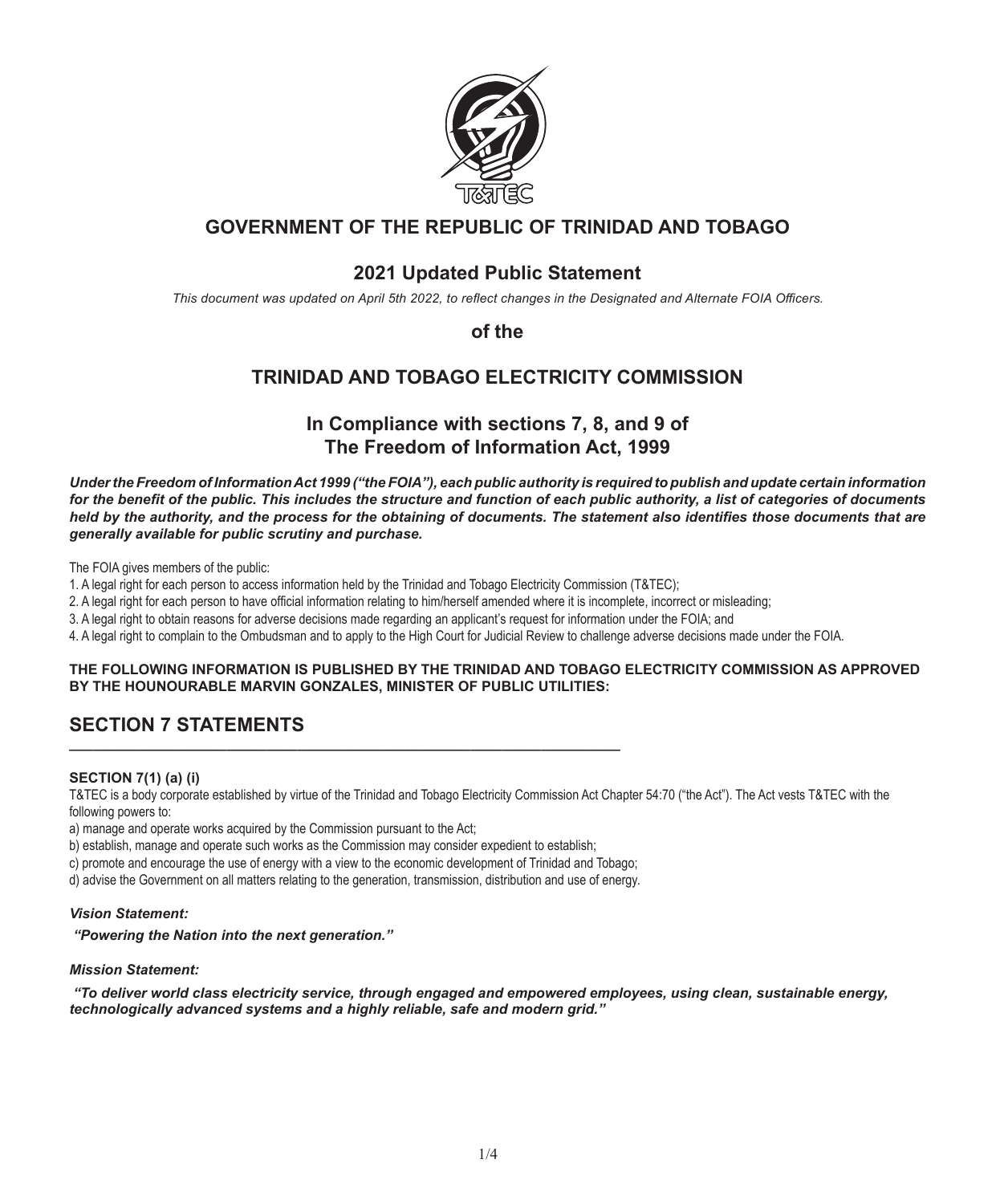# STRUCTURE AND FUNCTIONS

# Organisational Structure

Members of the Commission are appointed by the Government of the Republic of Trinidad and Tobago and an Executive Management Team headed by the General Manager are responsible for the management of the Commission. The Commission is structured into four (4) functional Divisions: Operations, Technical, Finance, and Human Resources. Four (4) Chief Officers report directly to the General Manager and head the four (4) Divisions. Other Departments reporting directly to the General Manager are Secretarial, Internal Audit and Corporate Support.

# **THE GENERAL MANAGER**

The General Manager is responsible and accountable for managing all of T&TEC's operations to ensure that customers are provided with a safe, reliable and high quality electricity supply in an environmentally responsible and cost-effective manner. He reports to Members of the Commission appointed by the President of the Republic of Trinidad and Tobago.

# **SECTION 7(1) (a) (ii)**  CATEGORIES OF DOCUMENTS HELD AND MAINTAINED IN THE POSSESSION OF T&TEC:

- 1. Strategic Plans;
- 2. Corporate Reports;
- 3. Management Policies and Procedures;
- 4. Load and Generation Forecasts;
- 5. Financial Reports and Statements;
- 6. Human Resource and Industrial Relations Policies, Programmes, Procedures and Practices;
- 7. Personnel Files;
- 8. Customer Related Policies, Procedures, Reports and Files;
- 9. Procurement Related Policies, Procedures and Files;
- 10. Legal Contracts, Deeds and Leases;
- 11. Copies of Court Proceedings;
- 12. Legal Opinions;
- 13. Licenses/Permits;
- 14. Legislation;
- 15. Minutes/Agendas;
- 16. Tender Documents;
- 17. Internal and External Correspondence Files;
- 18. Periodicals; and
- 19. Memorandum of Agreements with Unions.

# **SECTION 7(1) (a) (iii)**

# MATERIAL PREPARED FOR INSPECTION OR PUBLICATION BY THE PUBLIC: Material For Inspection:

- 1. Strategic Plan 1999 2001; 2001 2003; 2004 2008; 2008 2012; 2010 2016; 2016 – 2020; 2021 - 2025
- 2. Audited Financial Statements 2004, 2005, 2006, 2007, 2008, 2009, 2010, 2011, 2012, 2013; Jan – Aug 2014; 2015, 2016, 2017, 2018, 2019
- 3. Energy Sales and Peak Demand Forecast 2002, 2003, 2004, 2005, 2006, 2007, 2008, 2009, 2010, 2011, 2012, 2013, 2014, 2015, 2016, 2017, 2018, 2019, 2020
- 4. Energy Sales, Peak Demand and Generation Statistics 1989 –2003; 2003 2012, 2013 2020
- 5. Code of Industrial Relations Practice;
- 6. Industrial Procedures Commercial;
- 7. Training Policy;
- 8. Environmental Policy;
- 9. Employee Handbook;
- 10. Code of Ethics;
- 11. Consumer Tips;
- 12. Safety Manual; and
- 13. Safety Rules.

# **OPERATIONS DIVISION**

The Operations Division co-ordinates and ensures the efficient administration of accounts and transactions relating to the provision of light and power and other services including the fostering of favourable customer relations and corporate communications. It also performs the information technology function and is the procurement centre for electricity components and other inputs. The Division consists of the Commercial, Metering, Information Systems, Procurement and Supplies, and Corporate Communications Departments.

# Material For Publication:

- 1. Wiring for Light and Power
- 2. T&TEC, RIC Standards and You
- 3. Advice to Kite Flyers
- 4. Consumption Patterns of Appliances
- 5. Conserve Electricity
- 6. Holiday Safety
- 7. Prepare for Hurricanes Safely
- 8. Guidelines on Food Care
- 9. Learn About Electricity
- 10. What to do During Periods of Load Shedding
- 11. Electrical Safety Tips
- 12. Carnival Safety
- 13. T&TEC Motor Protection Guide
- 14. Welding sets can overload circuits at home and in your neighbourhood
- 15. T&TEC The Nation's Sole Transmission and Distribution Utility
- 16. Disaster Preparation
- 17. Watts Happening
- 18. Electricity in Trinidad and Tobago 1895 2006
- 19. Career Options
- 20. E-Bill FAQ
- 21. E-Bill Sign Up Guide
- 22. Disaster Preparedness Lightning
- 23. One Bill Several Ways to Pay
- 24. Appliance Usage
- 25. Women & HIV/Aids
- 26. Basic Facts about HIV/ Aids
- 27. Home Electrical Safety Checklist
- 28. Disaster Preparedness Checklist
- 29. Disaster Preparedness Storms and hurricanes
- 30. Disaster Preparedness Earthquakes
- 31. IVR Interactive Voice Response System
- 32. FAQ Compact Fluorescent Lightbulbs (CFLs)
- 33. Damaged Appliance Claims
- 34. Conserve Energy
- 35. Illuminating Life
- 36. Transferring an Account
- 37. Reconnecting an Account
- 38. Opening and Closing an Account
- 39. T&TEC's Role in the Development of Renewable Energy Technologies in Trinidad & Tobago
- 40. Watty Safety Tips
- 41. Defacing Electricity Poles is Illegal and Dangerous
- 42. Electrical Safety Tips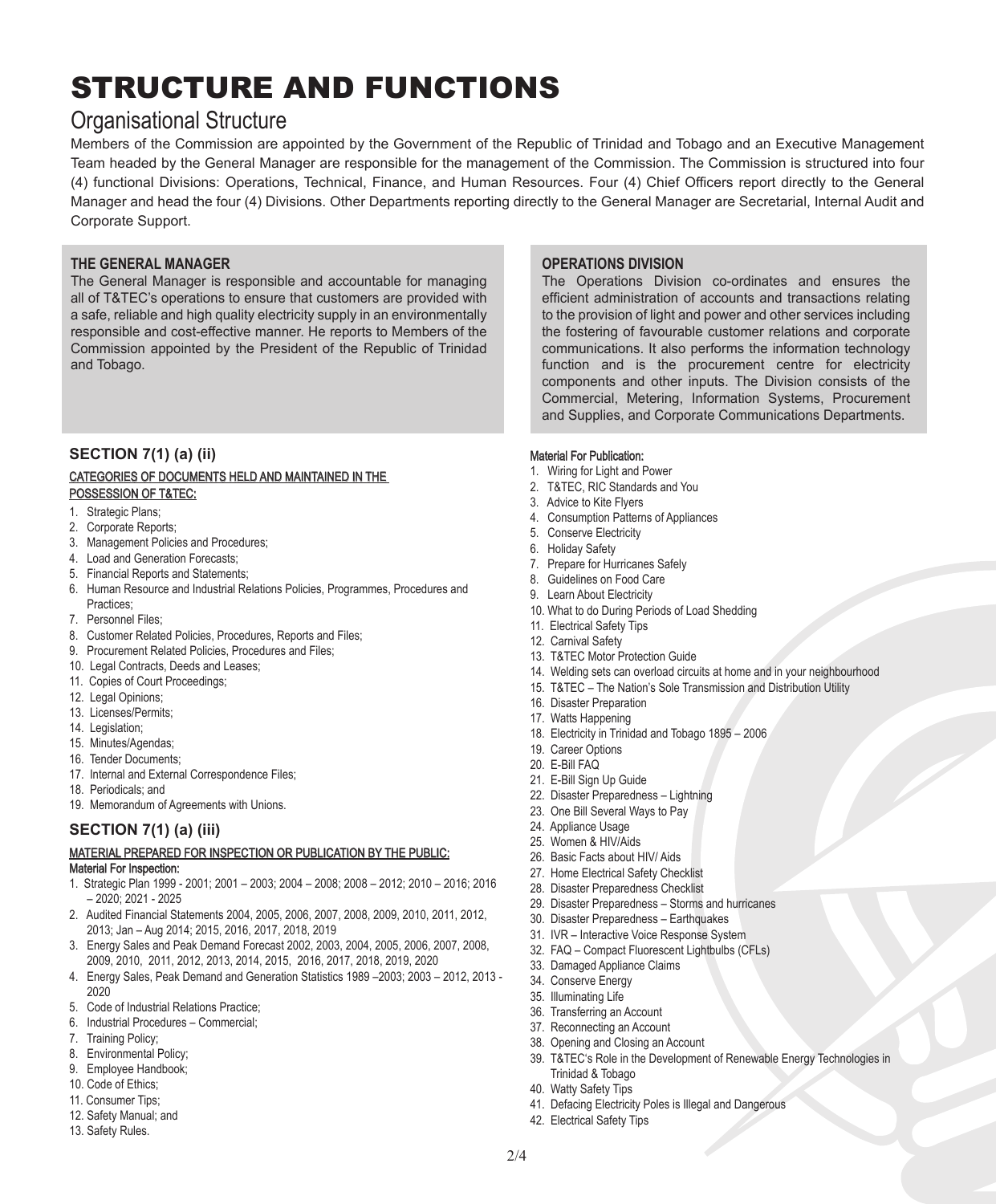# **TECHNICAL DIVISION**

The Technical Division is responsible for

- generation planning, generation interface, transmission and sub-transmission systems planning, system planning and control, communications systems and system protection.

- planning, designing and developing the distribution network at 12,000 Volts and below, operating and maintaining the electricity distribution systems and providing customer service.

- designing, developing, operating and maintaining the transmission and sub-transmission network comprising transmission lines and substations.

This Division consists of the Communications, Protection and SCADA, System Planning & Research, System Control & Generation Interface Departments. This Division also manages five (5) Distribution Areas (Northern, Southern, Eastern, Central and Tobago) and the Public Lighting Department. The Division further consists of Transmission Development and Engineering Services and Transmission Maintenance and Technical Support.

# **FINANCE DIVISION**

The Finance Division is responsible for financial planning and management (inclusive of accounting and reporting) of T&TEC's financial assets. This Division consists of Financial Planning, Financial Reporting, Risk Management, Pensions Plan Administration, Payments, Revenue Accounting and Financial Services.

The public may inspect or obtain this material between the hours of 8:00 a.m. and 3:45 p.m. at T&TEC's Library and Reading Room at:

 Trinidad and Tobago Electricity Commission Stanley Pierre Ottley Building #7 Uriah Butler Highway (North) Mt. Hope

Members of the public can contact the Librarian at 663-8832 Extension 2169. Information is also available on T&TEC's website: www.ttec.co.tt

# **SECTION 7(1) (a) (iv)**

LITERATURE AVAILABLE BY WAY OF SUBSCRIPTION This section is not applicable to T&TEC.

### **SECTION 7(1) (a) (v)** PROCEDURE TO BE FOLLOWED WHEN ACCESSING A PUBLIC DOCUMENT **FROM T&TEC.**

How to Request Information:

#### General Procedure

T&TEC's policy is to answer all requests, both oral and written, for information. However, in order to assist the rights conferred upon the public by the FOIA, the applicant must make his/her request in writing. The applicant must, therefore, complete the appropriate form (Request for Access to Official Documents), available at T&TEC's Library and Online, to make a request for information that is not readily available in the public domain.

### Addressing Requests

To facilitate their prompt handling, **requests should be addressed to the Designated Officer of T&TEC.**

#### Details in the Request

Applicants should provide details that will allow for ready identification and location of the records that are being requested. If insufficient information is provided, clarification will be sought from the applicant. If the applicant is unsure how to write his/her request or what details to include, the applicant should communicate with T&TEC's Designated Officer.

#### • Requests not handled under the FOIA

A request under the FOIA will not be processed to the extent that it asks for information that is currently available in the public domain, either from T&TEC or from another public authority.

#### Furnishing Documents

An applicant is entitled to copies of certain information T&TEC has in its possession,

# **HUMAN RESOURCES DIVISION**

The Human Resources Division is responsible for undertaking the human resource planning (manpower and retirement), recruitment and selection, training, evaluation, compensation and Industrial Relations functions. The Human Resources Division is also responsible for the Health, Safety and Environment Department and the Security Department.

custody or power. T&TEC will furnish only one copy of a document. If T&TEC cannot make a legible copy of a document to be released, T&TEC will not attempt to reconstruct it. Instead T&TEC will furnish the best copy possible.

Please note T&TEC is not compelled to do the following:

a) Create new documents. For example, T&TEC is not required to write a new programme so that a computer will print information in the format preferred by the applicant.

b) Perform research for the public.

# **Time Limits General**

T&TEC will determine whether to grant a request for access to information as soon as practicable but no later than 30 days as required by Section 15 of the FOIA.

Applicants whose requests are incomplete or unclear will be informed of same by the Designated Officer who will make arrangements to meet with the applicant for consultation with a view to clarifying the request.

The time limit of 30 days will be suspended while consultation with the applicant is being undertaken.

# **SECTION 7(1) (a) (vi)**

Officers at T&TEC are responsible for:

1. The initial receipt of and action upon notices under Section 10;

2. Requests for access to documents under Section 13; and

3. Applications for correction of personal information under Section 36 of the FOIA.

The Designated Officer to deal with the FOIA requests is:

Ms. Kenniesha Wilson-Jones Trinidad and Tobago Electricity Commission Stanley Pierre Ottley Building #7 Uriah Butler Highway (North) Mount Hope Telephone: 663-8832

The Alternate Officer is:

Ms. Lauren Rambert Trinidad and Tobago Electricity Commission Stanley Pierre Ottley Building #7 Uriah Butler Highway (North) Mount Hope Telephone: 663-8832